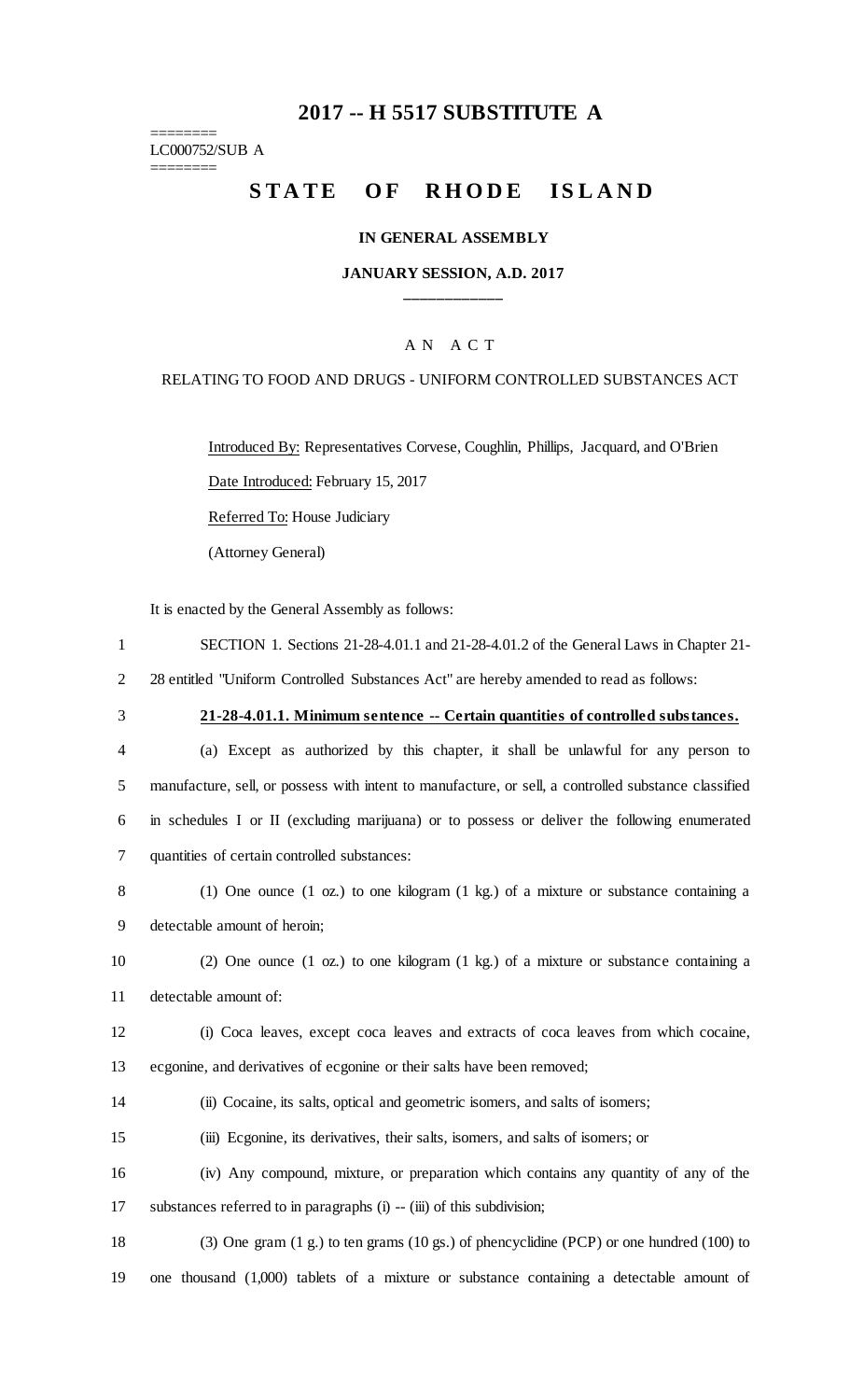phencyclidine (PCP);

 (4) One-tenth of a gram (0.1 g.) to one gram (1 g.) of lysergic acid diethylamide (LSD) or one hundred (100) to one thousand (1,000) tablets of a mixture or substance containing a detectable amount of lysergic acid diethylamide (LSD); (5) One kilogram (1 kg.) to five (5 kgs.) kilograms of a mixture containing a detectable 6 amount of marijuana;  $\theta$  (6) One ounce (1 oz.) to one kilogram (1 kg.) of a mixture or substance containing a detectable amount of synthetic drugs. ; or (7) One ounce (1 oz.) to one kilogram (1 kg.) of a mixture or substance containing a detectable amount of fentanyl. (b) Any person who violates this section shall be guilty of a crime, and upon conviction, may be imprisoned for a term up to fifty (50) years and fined not more than five hundred thousand dollars (\$500,000). **21-28-4.01.2. Minimum sentence -- Certain quantities of controlled substances.** (a) Except as authorized by the chapter, it shall be unlawful for any person to possess, manufacture, sell, or deliver the following enumerated quantities of certain controlled substances: (1) More than one kilogram (1 kg.) of a mixture or substance containing a detectable amount of heroin; (2) More than one kilogram (1 kg.) of a mixture or substance containing a detectable amount of: (i) Coca leaves, except coca leaves and extracts of coca leaves from which cocaine, ecgonine, and derivatives of ecgonine or their salts have been removed; (ii) Cocaine, its salts, optical and geometric isomers, and salts of isomers; (iii) Ecgonine, its derivatives, their salts, isomers, and salts of isomers; or (iv) Any compound, mixture, or preparation which contains any quantity of any of the substances referred to in paragraphs (i) -- (iii) of this subdivision; (3) More than ten grams (10 gs.) of phencyclidine (PCP) or more than one thousand (1,000) tablets of a mixture or substance containing a detectable amount of phencyclidine (PCP); (4) More than one gram (1 g.) of lysergic acid diethylamide (LSD); or more than one thousand (1,000) tablets of a mixture or substance containing a detectable amount of lysergic acid diethylamide (LSD); (5) More than five kilograms (5 kgs.) of a mixture containing a detectable amount of marijuana; or

(6) More than one kilogram (1 kg.) of a mixture or substance containing a detectable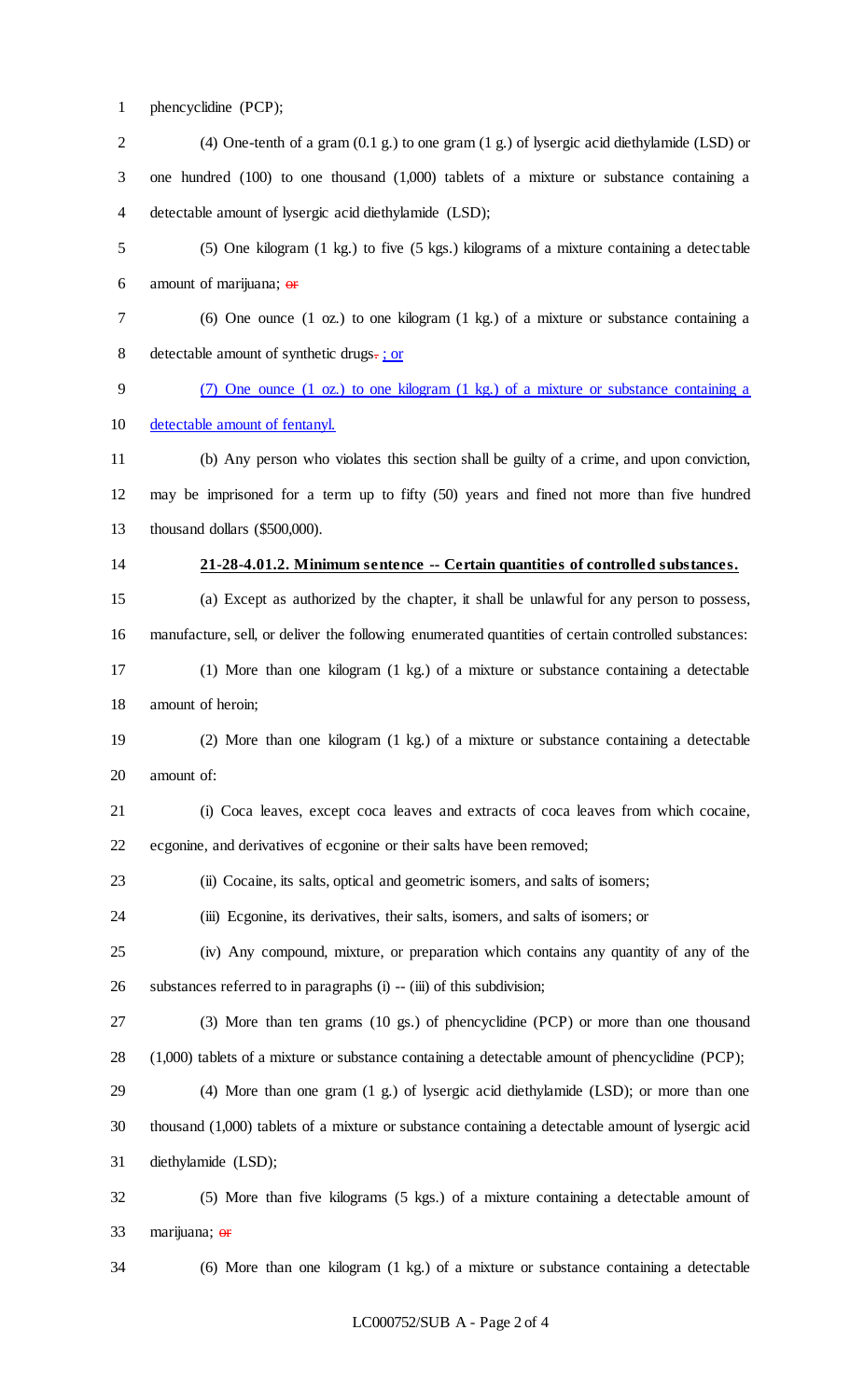- 1 amount of synthetic drugs-; or
- 2 (7) More than one kilogram (1 kg.) of a mixture or substance containing a detectable
- 3 amount of fentanyl.
- 4 (b) Any person who violates this section shall be guilty of a crime, and upon conviction,
- 5 may be imprisoned for a term up to life and fined not more than one million dollars (\$1,000,000).
- 6 SECTION 2. This act shall take effect upon passage.

======== LC000752/SUB A ========